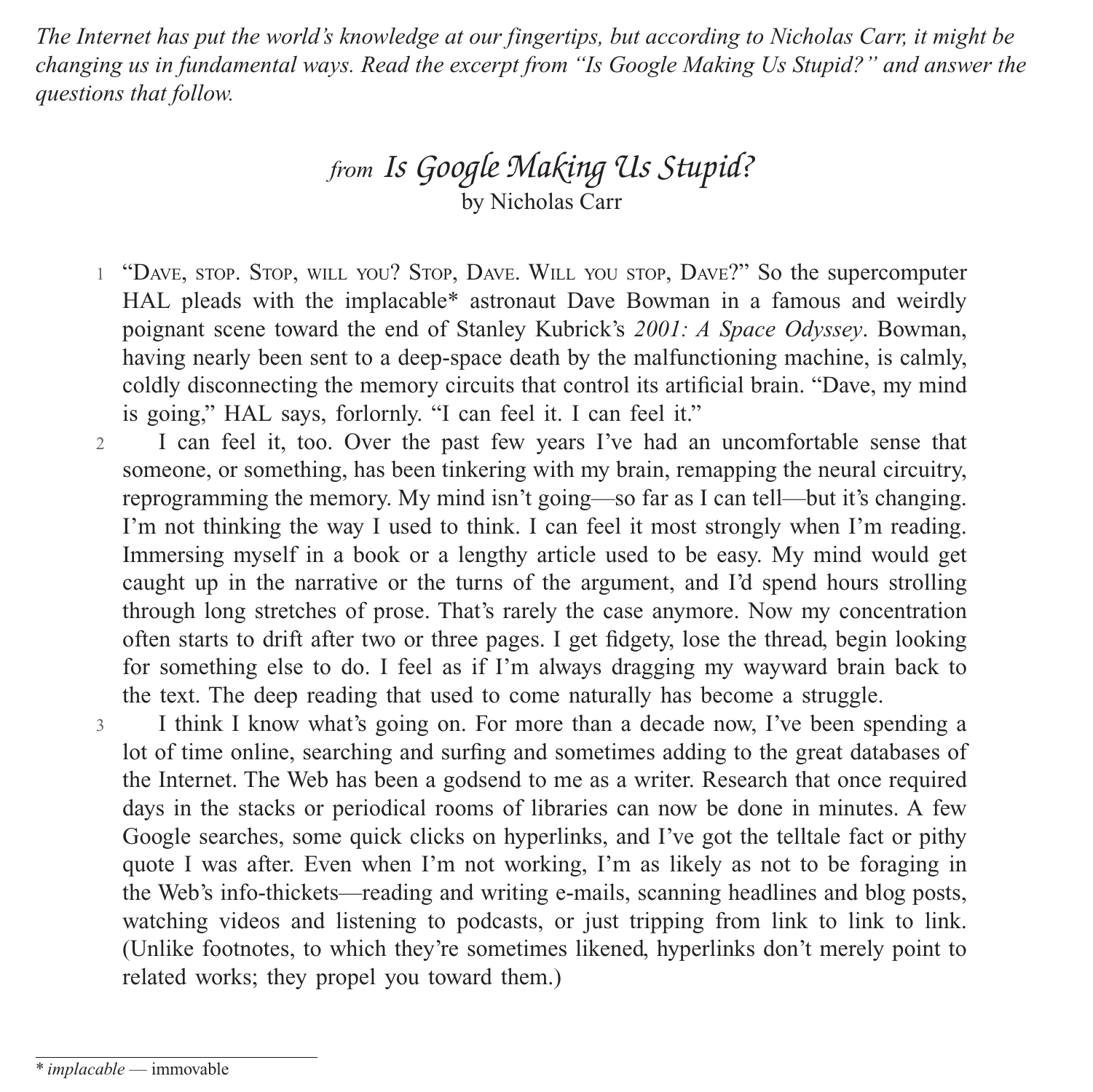4 For me, as for others, the Net is becoming a universal medium, the conduit for most of the information that flows through my eyes and ears and into my mind. The advantages of having immediate access to such an incredibly rich store of information are many, and they've been widely described and duly applauded. "The perfect recall of silicon memory," *Wired*'s Clive Thompson has written, "can be an enormous boon to thinking." But that boon comes at a price. As the media theorist Marshall McLuhan pointed out in the 1960s, media are not just passive channels of information. They supply the stuff of thought, but they also shape the process of thought. And what the Net seems to be doing is chipping away my capacity for concentration and contemplation. My mind now expects to take in information the way the Net distributes it: in a swiftly moving stream of particles. Once I was a scuba diver in the sea of words. Now I zip along the surface like a guy on a Jet Ski.

5 I'm not the only one. When I mention my troubles with reading to friends and acquaintances—literary types, most of them—many say they're having similar experiences. The more they use the Web, the more they have to fight to stay focused on long pieces of writing. Some of the bloggers I follow have also begun mentioning the phenomenon. Scott Karp, who writes a blog about online media, recently confessed that he has stopped reading books altogether. "I was a lit major in college, and used to be [a] voracious book reader," he wrote. "What happened?" He speculates on the answer: "What if I do all my reading on the Web not so much because the way I read has changed, i.e., I'm just seeking convenience, but because the way I THINK has changed?"

6 Bruce Friedman, who blogs regularly about the use of computers in medicine, also has described how the Internet has altered his mental habits. "I now have almost totally lost the ability to read and absorb a longish article on the Web or in print," he wrote earlier this year. A pathologist who has long been on the faculty of the University of Michigan Medical School, Friedman elaborated on his comment in a telephone conversation with me. His thinking, he said, has taken on a "staccato" quality, reflecting the way he quickly scans short passages of text from many sources online. "I can't read *War and Peace* anymore," he admitted. "I've lost the ability to do that. Even a blog post of more than three or four paragraphs is too much to absorb. I skim it."

7 Anecdotes alone don't prove much. And we still await the long-term neurological and psychological experiments that will provide a definitive picture of how Internet use affects cognition. But a recently published study of online research habits, conducted by scholars from University College London, suggests that we may well be in the midst of a sea change in the way we read and think. As part of the five-year research program, the scholars examined computer logs documenting the behavior of visitors to two popular research sites, one operated by the British Library and one by a U.K. educational consortium, that provide access to journal articles, e-books, and other sources of written information. They found that people using the sites exhibited "a form of skimming activity," hopping from one source to another and rarely returning to any source they'd already visited. They typically read no more than one or two pages of an